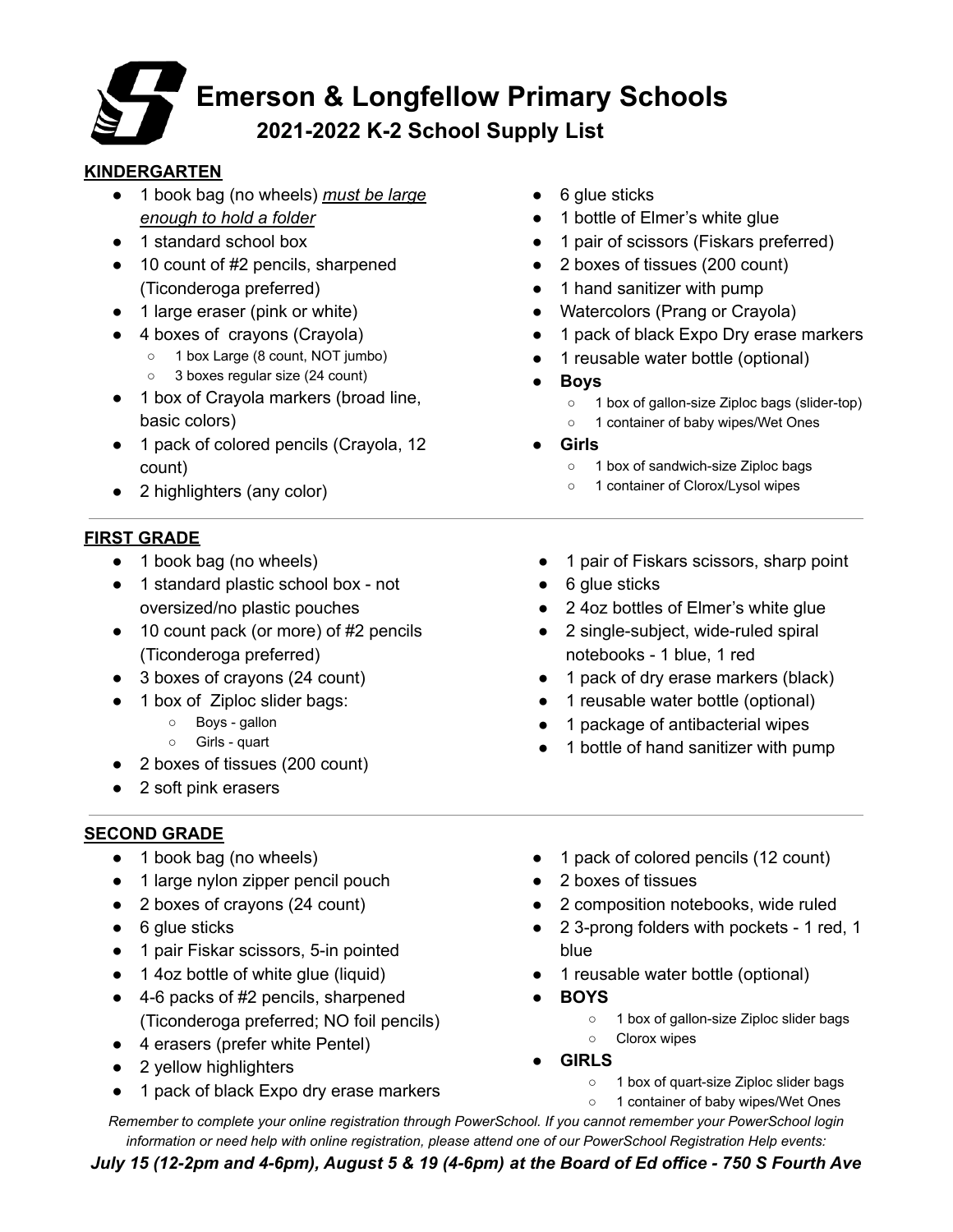# **Northwood Intermediate School 2021-2022 3-4 School Supply List**

#### **THIRD GRADE**

- 1 box of 24 crayons
- 3 packages of 10 #2 yellow pencils (Ticonderoga is preferred)
- 1 box of 12 colored pencils
- 1 pair of scissors (5" pointed)
- 2 large erasers
- 2 large glue sticks
- 1 box of tissues (200 count or larger)
- 1 zipper pencil pouch
- 2 two-pocket folders
- 1 reusable water bottle (optional)
- 1 container disinfectant wipes
- 1 pair of headphones or earbuds

**The third-grade teachers respectfully request NO large, zippered notebook binders (they do not fit in the desks), book bags with wheels, and personal pencil sharpeners are brought to school.**

## **FOURTH GRADE**

- 3 composition notebooks
- 1 package of wide-ruled, loose-leaf paper
- 2 folders
- 6 large glue sticks
- 1 bottle of glue
- 1 box of 12 colored pencils
- 1 box of 24 crayons
- 1 yellow highlighter
- 1 pair of scissors
- 4 packs of pencils (Ticonderoga is preferred)
- 1 package of pencil top erasers
- 2 boxes of tissues
- 1 zippered pencil bag
- 1 pair of earbuds or headphones
- 1 reusable water bottle (optional)
- Clorox Wipes
- Boys Gallon-size Ziploc bags
- Girls Quart-size Ziploc bags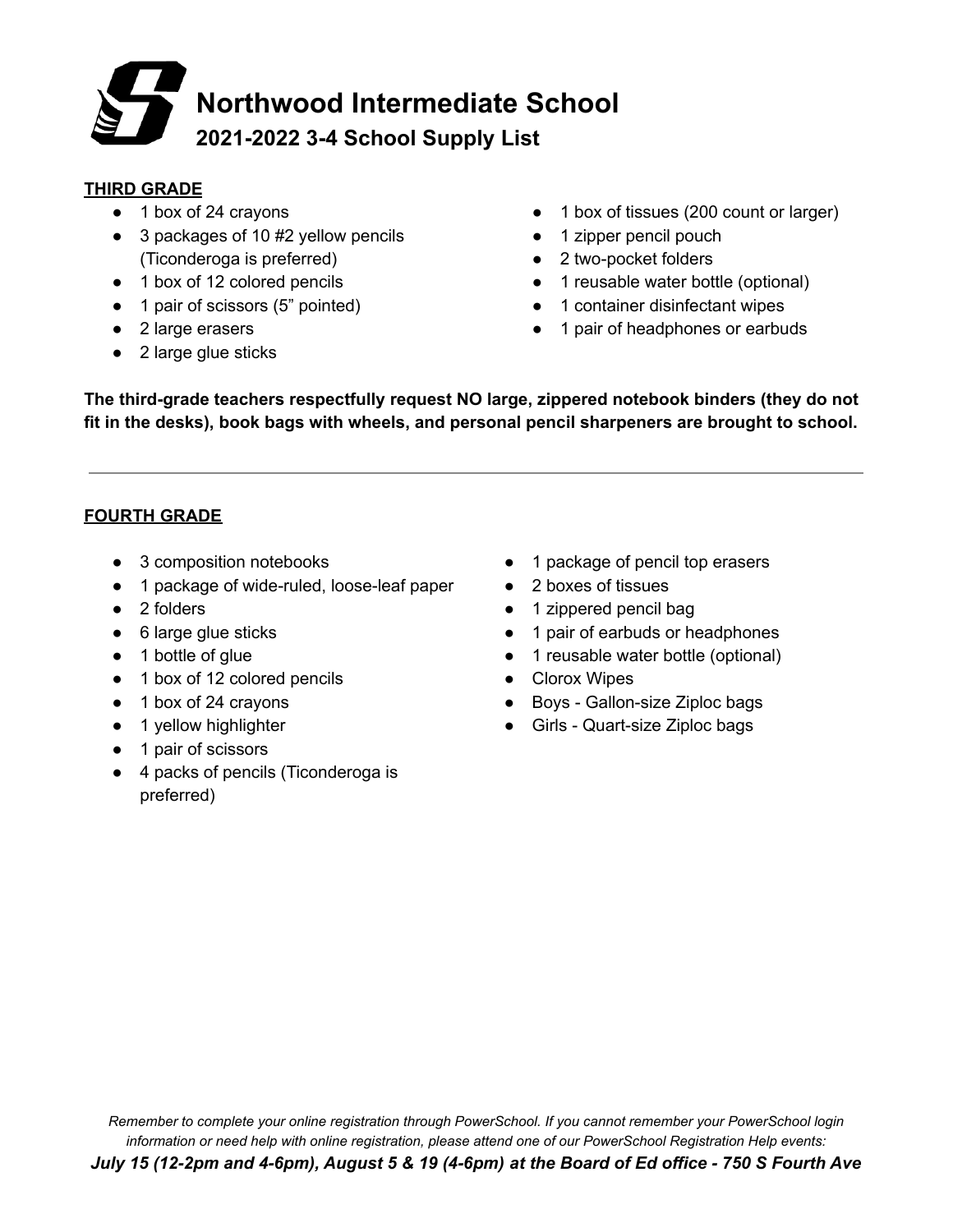## **Sidney Middle School 2021-2022 5-8 School Supply List**

#### **FIFTH GRADE**

- NO TRAPPER KEEPERS
- 1 pair of earbuds
- Pencils no mechanical 24 count
- 12 count colored pencils or 16 24 count crayons
- 1 pack of 2 dry erase markers
- $\bullet$  4 glue sticks
- Scissors
- Large zippered supply bag (no supply box)
- 1 highlighter
- 2 Composition notebooks
- 1 spiral notebook 100 pages each

#### **SIXTH GRADE**

- 1 pair of earbuds
- 4 composition books
- 5 folders
- 1 pack of colored pencils
- 1 pack of glue sticks
- scissors
- 2 boxes of pencils

## **SEVENTH GRADE**

- **●** Earbuds/Headphones (NO bluetooth)
- **●** 1 pack of colored pencils
- **●** Pencils
- **●** 2 highlighters (2 different colors)
- **●** 1 pack of dry erase markers
- **●** Erasers
- **●** Pencil bag/box
- **●** Glue sticks
- **●** 1 basic calculator (addition, subtraction, multiplication, division)
- **EIGHTH GRADE ON BACK**
- 1 pack loose-leaf, lined paper, wide-ruled
- 5 plastic, 3-hole pocket folders (no metal fasteners/prongs inside)
- $\bullet$  4 1" binders
- 2 boxes of tissues
- 1 reusable water bottle
- Boys gallon size baggies
- Girls disinfectant wipes

**Please label all items with the student's first and last name.**

- 1 pack of highlighters
- 1 pencil bag (no boxes)
- 1 pack of Expo markers
- 1 pack of loose-leaf paper
- 1 pack index cards
- 2 boxes of tissues
- 1 box of Ziploc bags (any size)
- **●** 3 composition notebooks
- **●** 3 1-subject spiral notebooks
- **●** 1 5-subject spiral notebook
- **●** 1 pack of loose leaf, lined paper
- **●** 2 1" binders
- **●** 1 pack of five binder dividers
- **●** 4 2-pocket folders (plastic preferred)
- **●** 3x5 index cards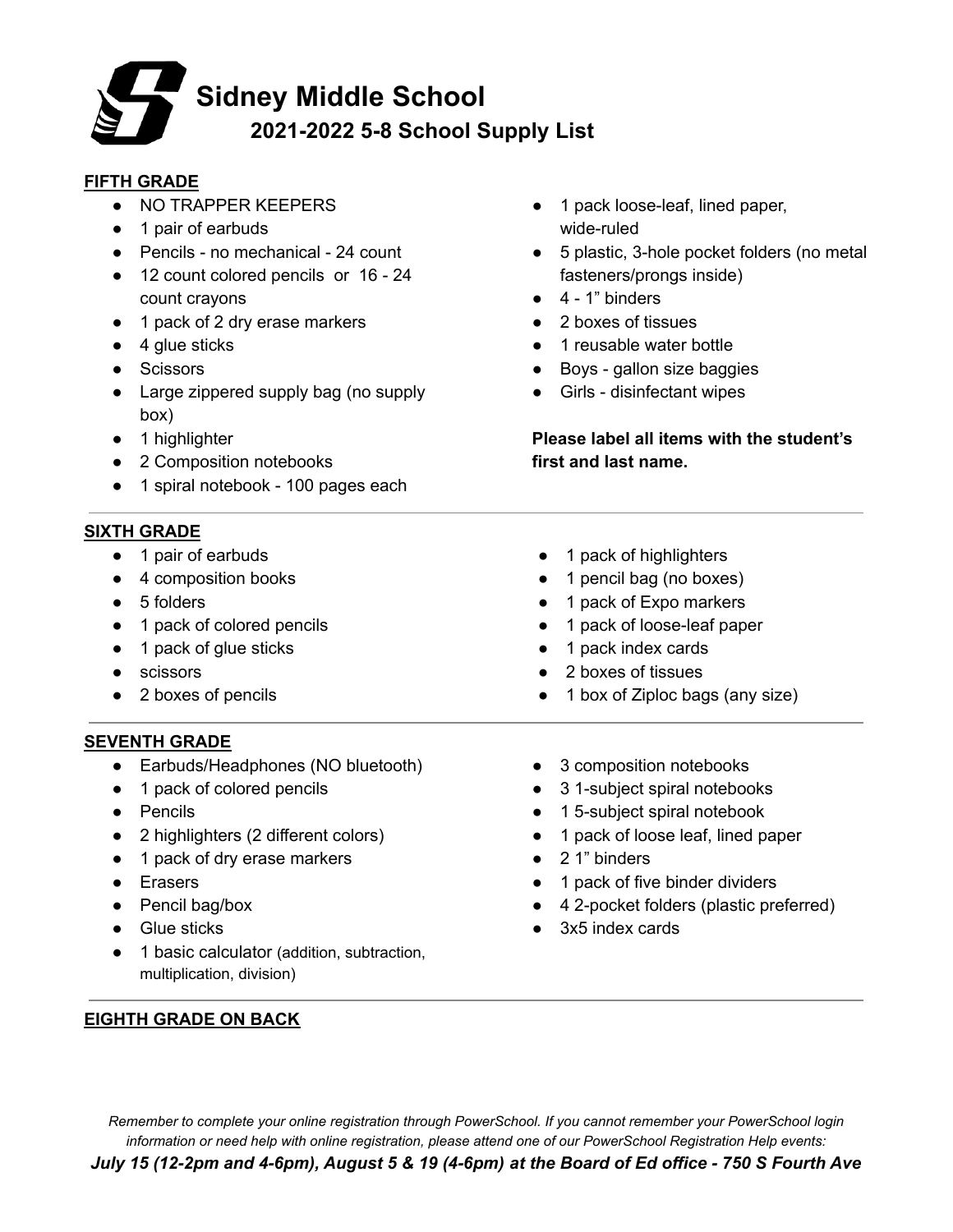

#### **EIGHTH GRADE**

- **● Algebra Students:** TI-84 Plus **Calculator**
- **● Pre-Algebra Students:** TI-30XIIS **Calculator**
- **●** Pencil pouch
- **●** 1 pack of pencils
- **●** 1 pack of highlighters
- **●** 1 pack of colored pencils
- **●** 2 glue sticks
- **●** 1 1" three-ring binder
- **●** 1 single-subject notebook
- **●** 1 composition notebook
- **●** 1 pack of loose-leaf paper
- **●** 1 pack of graph paper

*Remember to complete your online registration through PowerSchool. If you cannot remember your PowerSchool login information or need help with online registration, please attend one of our PowerSchool Registration Help events:* July 15 (12-2pm and 4-6pm), August 5 & 19 (4-6pm) at the Board of Ed office - 750 S Fourth Ave